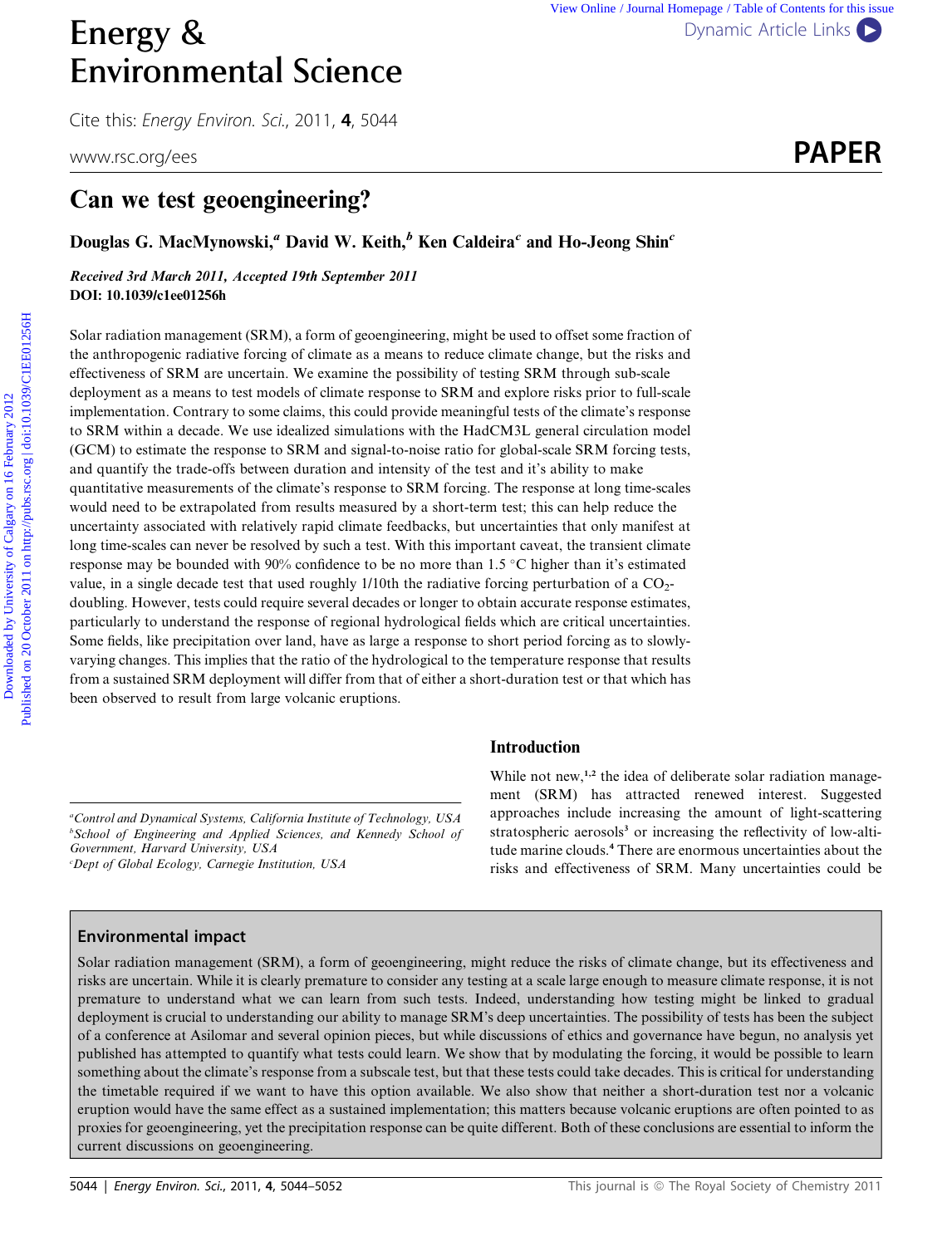reduced through a systematic program of theory and modeling. Important uncertainties arise from poorly understood atmospheric processes operating at small scales, such as the transport of sea salt particles from the ocean surface to cloud base, or aspects of aerosol formation and coagulation in the stratosphere. The first step beyond laboratory studies might be open-atmosphere experiments aimed at resolving these uncertainties. Because these processes act at small scales it is possible to test them – albeit imperfectly – with experiments that are at a scale that is far too small to have any measurable climatic impact.

If there was ever a serious intent to deploy SRM, then some initial phase of testing at a reduced amplitude could first be used to reduce (not eliminate) uncertainty about the effectiveness and risks of SRM, by improving our understanding of the climate response to SRM forcing. (The response per W  $m^{-2}$  SRM forcing will not be the same as that to  $CO<sub>2</sub>$  with the same radiative forcing.) The utility of tests prior to any full-scale implementation has been raised before.<sup>5–8</sup> Of course, testing at any amplitude large enough to be detectable at a global scale presents substantial ethical and governance challenges.<sup>7-9</sup> At this scale, such activities could accurately be described as sub-scale deployment, nevertheless we use the word ''tests'' to describe these activities; indeed an appropriate test signal could be superimposed on a gradual ramp up of SRM.

In this paper we focus on understanding the limits of what such a test could tell us; and in particular, we examine the tradeoff between the duration and magnitude of the test and its ability to provide useful measures of the climate response in the presence of noise. This question has received little attention, yet is crucial to an understanding of our ability to manage SRM's deep uncertainties. (We do not address other important questions regarding the ability to conduct such a test, including the social and political implications of such testing, the technology required to produce a desired radiative forcing, or other impacts (e.g. ozone loss) of producing the radiative forcing that are specific to the forcing method.) While it is clearly premature to begin any large spatial-scale test, it is not premature to consider the implications. For SRM approaches to be available as an option by, for example, 2050, as an insurance policy against either high climate sensitivity or insufficient emissions reductions, then we would either need to begin tests decades earlier, or face the prospect of decisions about a full-scale implementation without sufficient information to ensure that we understand the effects.

Estimating the climate response to forcing is primarily a question of identifying a signal in the presence of the background ''noise'' of natural climate variability. The time required to detect a small signal may be significant, and thus there is a trade-off between the amplitude of the introduced perturbation in radiative forcing during a test, the length of time, and the uncertainty in estimating the effect on any relevant climate variable. Here our goal is to provide a quantitative test of assertions that "...geoengineering cannot be tested without fullscale implementation''.<sup>9</sup> The response of climate models to radiative forcing is remarkably linear at the global scale, as illustrated both here (we quantify below the linearity of both temperature and precipitation) and elsewhere.10,11 Thus while we agree with many of the points made in [9], our results demonstrate that useful knowledge can be obtained without full-scale

implementation. Note that there may also be nonlinearities involved in creating a desired radiative forcing (e.g., in the aerosol size distribution if SRM is implemented via stratospheric  $aerosols<sup>12,13</sup>$ ; however, that issue is distinct from understanding the climate response to an applied radiative forcing.

It will be difficult to distinguish between the effects of a smallamplitude forcing that is constant or slowly varying, and gradual changes due to other anthropogenic forcings or unforced climate variability. More information can thus be obtained using periodic (e.g., on/off/on/off...) or pseudo-random forcing, possibly superimposed on a gradual ramp-up of initial SRM deployment, and estimating the correlated climate response signal. Since the climate responds differently to forcing at different time-scales, the response measured in such a test would need to be extrapolated from the response at a relatively short period (a few years) to estimate the response on longer (century scale) time-scales most relevant to climate policy.

There are clear limitations in the ability of such a test to estimate the effects resulting from long time-scale feedbacks. In a model with a single time-constant, the feedback affects only the equilibration time and not the response to perturbations that vary much faster than this time-constant.14,15 The case with multiple time-constants can be illustrated by a two-box model: after a few years, the "fast" dynamics (associated with the atmosphere and ocean mixed-layer) have equilibrated, and the two-box system exhibits a quasi-equilibrium response roughly equivalent to the transient climate response or TCR.<sup>16</sup> In general, a short-term time-varying test will yield information about these "fast" dynamics, with time constants faster than the test signal period. Note that many of the feedbacks that contribute most to the uncertainty in predictions of century-scale climate change, e.g., cloud, snow/ice-albedo, lapse-rate, and water vapor,<sup>17,18</sup> act sufficiently rapidly so that their effects on climate response would be apparent in a test that used short-period modulation, while uncertainties that manifest only at longer time-scales (e.g., due to uncertain ocean circulation changes) would not be resolved by such a test. This is a fundamental limitation of any short-term test, but does not mean that useful knowledge could not be gained. Collection is a statistic required by the collection of the collection of the collection of California and the collection of California and the collection of California and the collection of California and the collection

> It is also worth noting that because the land temperature responds to a radiative forcing perturbation more rapidly than the ocean,<sup>19</sup> and land-sea temperature contrast influences monsoonal precipitation,<sup>20</sup> then the relative precipitation response from a dynamic SRM test is much larger than what would be expected from a more slowly time-varying SRM implementation, particularly over areas such as the Indian sub-continent. Similarly, one should expect that the ratio of precipitation changes to temperature changes resulting from short-duration volcanic events<sup>21</sup> would be greater than those induced by SRM implementation with the same radiative forcing.

> We explore these issues using HadCM3L GCM simulations with periodic forcing between 2- and 64-year periods. Since our goal is to estimate the detectability of atmospheric response, and not to choose a particular SRM scheme, we varied the solar forcing directly as a proxy for any SRM scheme that would produce global scale reduction of radiative forcing, as in [22–24]. While these and other studies have explored the effects of deploying  $SRM$ ,<sup>25-27</sup> this is the first study to focus on the global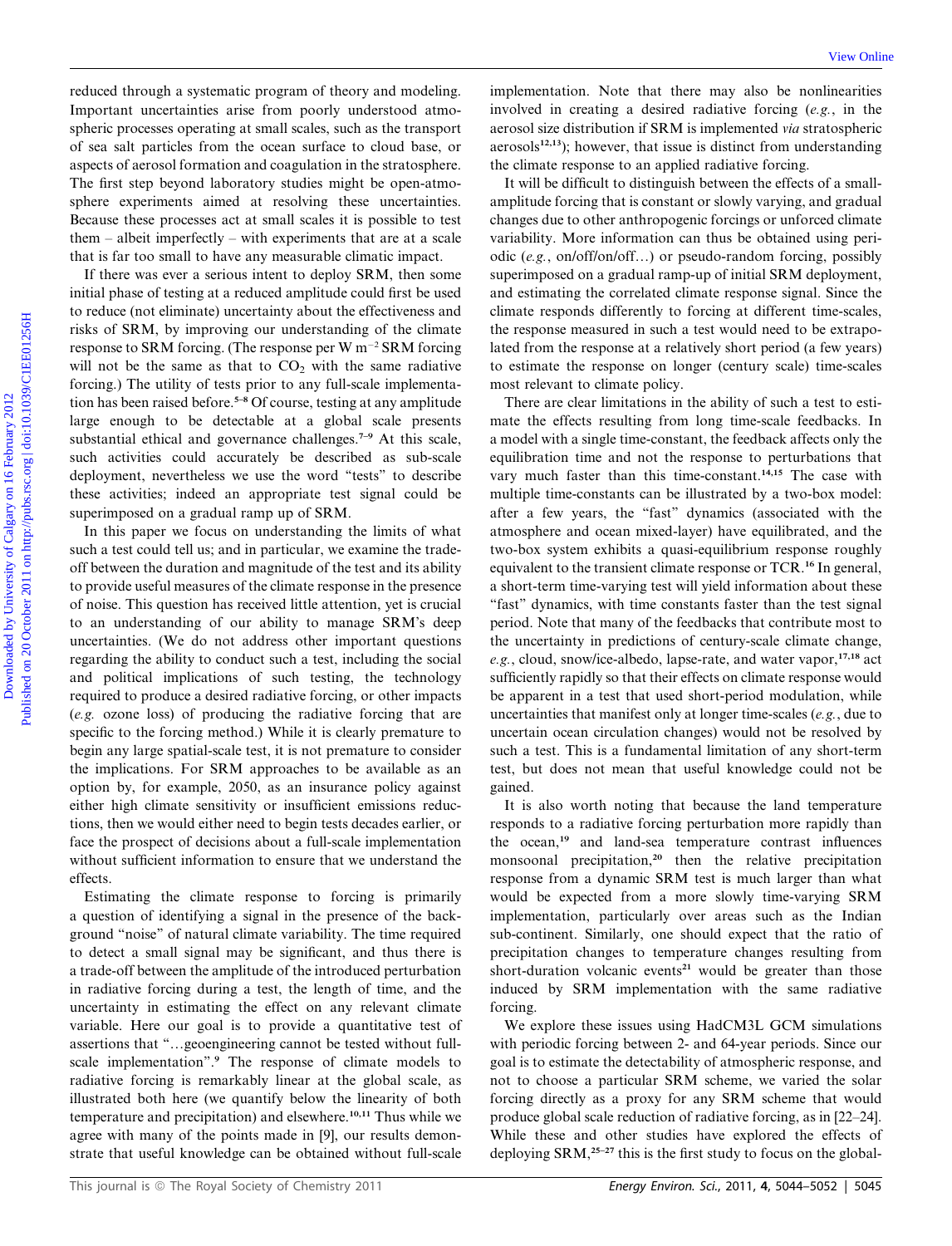scale testing phase. We focus on the changes in the temperature and precipitation that are correlated with the forcing signal, at the global scale, and over the Indian subcontinent as an example of regional scale.

In the presence of natural climate variability, then accurate estimates of the response  $(e.g., 25\%$  uncertainty) will require several decades, even with a test that introduced a 1 W  $m^{-2}$ maximum perturbation; this is a significant fraction of the amplitude required to offset a  $CO<sub>2</sub>$ -doubling. The signal-to-noise ratio (SNR) is smaller for precipitation than for global temperature, and smaller still for regional-scale effects, requiring either higher amplitude testing or a longer test. Indeed, even a "fullscale'' implementation would take time to accurately assess effects. However, to usefully bound the response, much less time and/or smaller radiative forcing perturbations are required.

#### Simulations

The HadCM3L fully-coupled atmosphere-ocean GCM from the UK Met Office is used here to estimate the climate response to SRM forcing and the SNR for multiple fields at different spatial scales as a function of the forcing period. HadCM3L has reduced ocean resolution compared to the more extensively used HadCM3. The model resolution is  $3.75^{\circ}$  in longitude by  $2.5^{\circ}$ latitude in both the atmosphere and ocean, with 19 vertical levels in the atmosphere and 20 in the ocean.<sup>23,28,29</sup> The version used here avoids the use of flux adjustment by removing Iceland,<sup>28</sup> and has climate sensitivity of  $3^{\circ}$ C, similar to that of HadCM3; the transient climate response (temperature change averaged over 60–80 years due to a 1% annual increase in  $CO<sub>2</sub>$ , see ref. 30 (p. 629)) is 2.2 °C. In addition to a reasonable model representation of climate sensitivity, the key characteristics we rely on here are a reasonable representation of precipitation and of climate variability. At the spatial scales considered herein, the climate variability of HadCM3L is quite similar to the real climate variability, as shown below in Fig. 4; it also captures ENSO.<sup>31</sup> This model has also been used in a slightly different configuration for exploring regional effects of SRM.<sup>27</sup> HadCM3, which has the same atmospheric model but higher ocean resolution, has been shown to have a reasonably realistic monsoon precipitation.<sup>32</sup> scale texting phase. We focus on the changes in the terrestince<br>
and provide SEM and provide SEM and concelled with the focus equal at focus in each column of the control of the control of Calgary on the control of Calgar

Any desired time-varying perturbation can be expressed as a sum of its frequency components, so the frequency response provides a useful way to explore the behavior of the system to time-varying inputs.<sup>33</sup> Twelve 500-year simulations were conducted, each with sinusoidally varying solar constant at periods from 2- to 64-years and at 0.5%, 1% and 2% maximum variation. Additional simulations were run with no change in forcing to obtain variability statistics, and an ensemble of three 100-year simulations with a ramp decrease in solar constant that gives radiative forcing of 3.7W m<sup>-2</sup>, equivalent to  $2 \times \text{CO}_2$ , at 70 years. We use the average from 60–80 years from these last simulations to be representative of the longer time-scale response relevant for SRM implementation; this gives the transient climate response for SRM forcing. All simulations used fixed pre-industrial greenhouse gas concentrations, and all of the response information herein is normalized by the perturbation in absorbed solar radiation, roughly 70% of the variation in incident solar radiation.

The response of each model climate field to the periodic SRM forcing was obtained by discarding the first 50 years of simulation to avoid initialization transients, and computing the Fourier transform of monthly averaged fields over an integer number of forcing cycles. This gives the magnitude and phase of the response that is correlated with the time-varying forcing; 450 years of output are sufficient to give less than a few percent error at the global scale. All of the response information in Fig. 1–4 plot this correlated component, per W  $m^{-2}$  forcing. At a 2-year forcing period, the results depend strongly on the phase of the forcing relative to the seasonal cycle (consistent with ref. 34); at 4-year and longer periods the correlated component evaluated here on monthly model output is nearly the same as evaluating the change in the annual mean climate that is correlated with the forcing.

The surface air temperature and precipitation responses at a 2-, 4- (representative of an SRM test), and a 64-year forcing period (more representative of SRM implementation) are shown in Fig. 1. There is some delay between the maximum of the







(e) temperature, 64-yr period



(f) precipitation, 64-yr period



Fig. 1 Frequency dependence of the climate response that is correlated with the forcing: surface temperature ( ${}^{\circ}$ C per W m<sup>-2</sup>, left) and precipitation (relative change compared to baseline, per W  $m^{-2}$ , right), due to forcing at 2 yr (top), 4 yr (middle) and 64 yr (bottom row) periods. The middle and bottom cases are representative of what might be expected from an SRM test and SRM implementation respectively. The sign is estimated from the phase of the response and plotted as negative (decreased temperature or precipitation when solar radiation is decreased) if the phase is between a  $45^{\circ}$  lead and a  $135^{\circ}$  lag; blue thus indicates cooling or increased precipitation due to an SRM perturbation.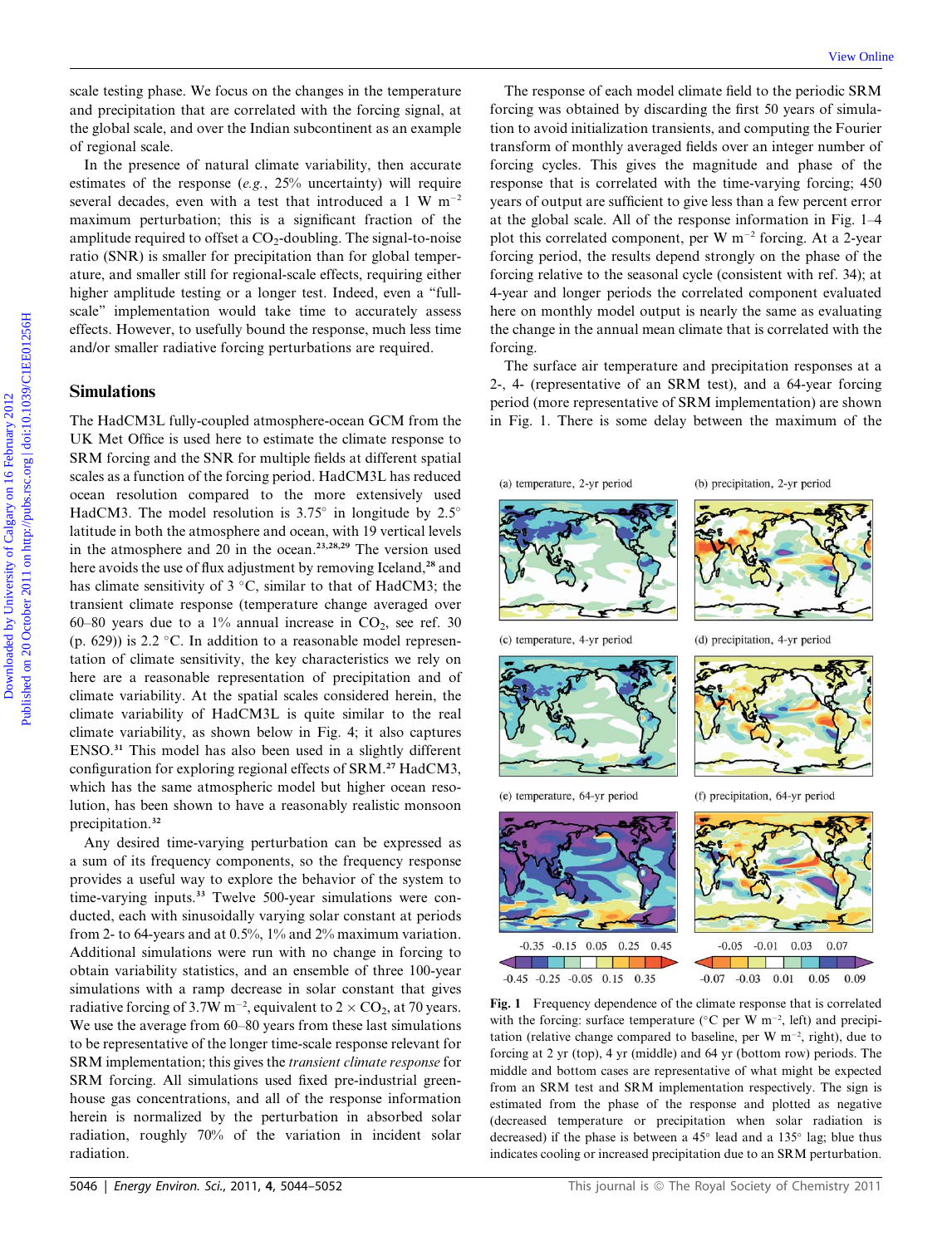sinusoidal radiative forcing and the maximum response. At short periods, the dominant temperature response is over land. For longer periods, the average response increases. Both of these are expected from considerations of thermal inertia. In addition, the response pattern changes, due in part to spatially varying thermal inertia; this raises issues regarding the extrapolation of estimated responses from short-period tests (or volcanic eruptions) to longer time-scales.

The frequency response of several spatially-averaged fields is shown in Fig. 2. Of particular concern for SRM approaches is the impact on rainfall.<sup>24,26</sup> The global land-averaged precipitation has a different dependence on perturbation period than the global mean temperature, and the relative change in precipitation for a given change in temperature is thus much larger for shortperiod perturbations than for long. Precipitation changes over India have also been noted for volcanic events;<sup>21</sup> while such changes can be expected from short-period SRM tests, the effect for implementation should be much smaller. In this model, and depending on the the phase of the forcing relative to the seasonal cycle, the ratio of Indian precipitation to global temperature response at a 2-year forcing period can be  $\sim$ 7 times larger than the ratio at long time-scales (given by the transient climate response defined earlier). Similar behavior also exists for other regions, see Fig. 1. entropy the property of Calgary of Calgary on 16 February 2012 Published on 2012 Published on 2012 Published on 2012 Published on 2012 Published on 2012 Published on 2012 Published on 2012 Published on 2012 Published on 2



Fig. 2 Response to solar radiative forcing at different periods: comparison of temperature response (red  $\Box$ ), right-axis) and landaverage fractional change in precipitation (blue ' $\bigcirc$ ', left-axis). Solid lines are global averages, dashed lines show the response for the Indian subcontinent, defined here as the land-average over  $8.75-33.75^{\circ}$  N and 73.125–91.875E (chosen to include full grid-boxes and capture the dominant monsoonal precipitation). The degree of linearity is also illustrated; the response per W  $m^{-2}$  obtained with forcing at half the amplitude (0.5% instead of 1%) is shown for the 2, 8, and 64-year periods with solid symbols (black for global response, red/blue for India). Short period forcing results in significantly larger precipitation response per unit temperature response than long period forcing. For the Indian subcontinent, this ratio of responses is a factor of 6 larger at a 2-year period than it is at a 64-year period. The phase of the 2-year data point here corresponds to maximum/minimum forcing in Northern Hemisphere (NH) summer; this is appropriate for maximizing the signal in the Arctic temperature, but also leads to a more significant Indian monsoon response than for a phase chosen to peak in NH winter.







Fig. 3 Linearity of response to forcing: surface air temperature response ( ${}^{\circ}$ C per W m<sup>-2</sup>, left) and precipitation response (change relative to baseline, per W m<sup>-2</sup>, right), estimated for solar perturbations of 0.5%, 1%, and 2% forcing amplitude at an 8-year period. The sign is computed as in Fig. 1. The difference in response per W  $m^{-2}$  SRM between tests conducted at  $1\%$  (2.4 W m<sup>-2</sup>) and  $2\%$  (4.8 W m<sup>-2</sup>) change in radiative forcing is relatively small, but the difference is higher in a few regions between 1% and 0.5% changes. While the global mean response is reasonably linear, local nonlinearities can be significant, particularly at small amplitudes.

The global mean response to radiative forcing is quite linear in this model at the magnitudes and durations under consideration here (see additional data points in Fig. 2). Nonlinearity could be a more significant issue in some regions of the world; see Fig. 3. However, in this model, the grid-scale temperature response per  $W$  m<sup>-2</sup> SRM estimated for a 0.5% periodic change in solar radiation (1.2 W  $m^{-2}$ ) is within 25% of the value resulting from a forcing that is 4 times larger, for more than 68% of the Earth surface area, and nearly 80% of the land surface area. The precipitation response is less linear, with the grid-scale response per W m<sup>-2</sup> SRM forcing for the 0.5% case falling within 25% of the value for the 2% forcing case over 1/3 of the Earth surface, and within 33% for half the surface area. There are also nonlinearities in the relationship between radiative forcing and aerosol injection rate,<sup>12,13</sup> for example, but these do not affect the ability to estimate the climate response to radiative forcing perturbations at an amplitude smaller than expected for SRM implementation.

Thus, a short-term small-amplitude SRM test will not give the same response per W  $m^{-2}$  SRM forcing as full-scale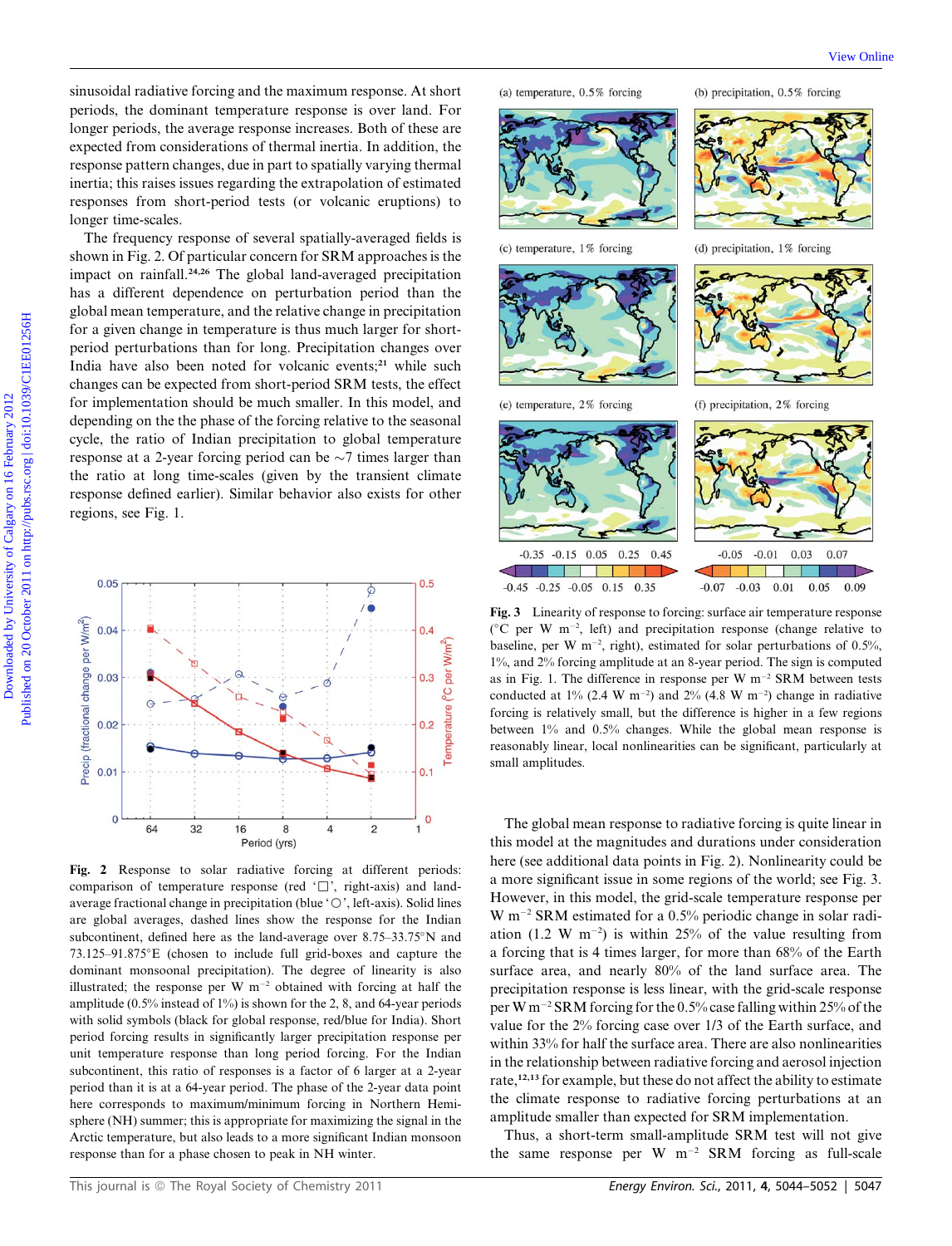implementation, and models would still be required to extrapolate to full-scale behavior. Because the model system response is mostly linear, the amplitude mostly affects the ability to estimate the signal in the presence of noise. In contrast, the frequency dependence strongly affects characteristics of the signal. This is particularly important in comparing the relative reductions in precipitation and temperature, especially on a regional scale.

#### Detection

The information in Fig. 2 is useful in understanding the trade-off between forcing amplitude ( $u$  in W m<sup>-2</sup>), length of test ( $N$  in years), and the uncertainty in estimating the response of any particular variable at the forcing frequency  $(\sigma,$  dimensionless ratio of standard deviation of an estimate to its value). This trade-off depends on the SNR. The response of some variable of interest due to forcing (the signal) is measured in response units, e.g.  $\degree$ C, per W m<sup>-2</sup>. The broadband natural variability (the noise) has amplitude spectrum measured in response units per square root of frequency, e.g.  $\degree$ C per (1/year)<sup>1/2</sup>. We define the *normal*ized SNR s as the ratio of these two values, in  $(1/\text{year})^{1/2}$  per  $W$  m<sup>-2</sup>. Averaging reduces the variance of the estimated response inversely with the length of the test, thus after  $N$  years the standard deviation of the error in estimating the response, normalized by the response itself, is

$$
\sigma = \frac{1}{su\sqrt{N}}\tag{1}
$$

This is just the un-normalized SNR of the test, that is, the ratio of the standard deviation to the mean response. Also note that the variability statistics are nearly Gaussian (using a Lilliefors test on the annual-mean variables considered here then the differences in the distributions from Gaussian are not statistically significant for either the model or the detrended data sources described below). Hence with no prior being used here, the uncertainty distribution on the estimated response is also Gaussian.

The SNR obtained for varying incoming solar forcing in HadCM3L is shown in Fig. 4 for surface air temperature and land-average fractional precipitation changes, for both the globe and the Indian sub-continent. Each plot shows the response as a function of the forcing period, and the natural variability amplitude spectrum estimated from both the model and monthly anomaly data. The actual climate variability is obtained from NOAA National Climatic Data Center (reconstructed data from 1880–2009) for the global mean surface air temperature, and from NCEP/NCAR reanalysis<sup>35</sup> from 1948–2009 for the remaining fields. The shorter data record results in a more uncertain spectrum, and thus the deviations between model and actual spectra should not be over-interpreted. Since there is good agreement between the model and the actual spectrum of natural



Fig. 4 Signal-to-noise ratio (SNR) for climate forcing at different periods and for different fields. Upper plots are for global mean temperature (left) and global-land-averaged precipitation (right), while lower plots are averaged only over the Indian subcontinent. Each plot includes the response to 1 W m<sup>-2</sup> forcing (blue circles, left axis) and the amplitude spectrum of natural variability per  $\sqrt{yr^{-1}}$  (red, right axis) obtained from the model, and with a fit (dashed line). The plots are thus normalized to show the effective SNR per year of test at a 1 W m<sup>-2</sup> amplitude. The actual background spectrum (gray) is estimated from monthly anomalies using NOAA NCDC data from 1880–2009 for the global mean temperature and using NCEP/NCAR reanalysis from 1948–2009 for the remaining fields.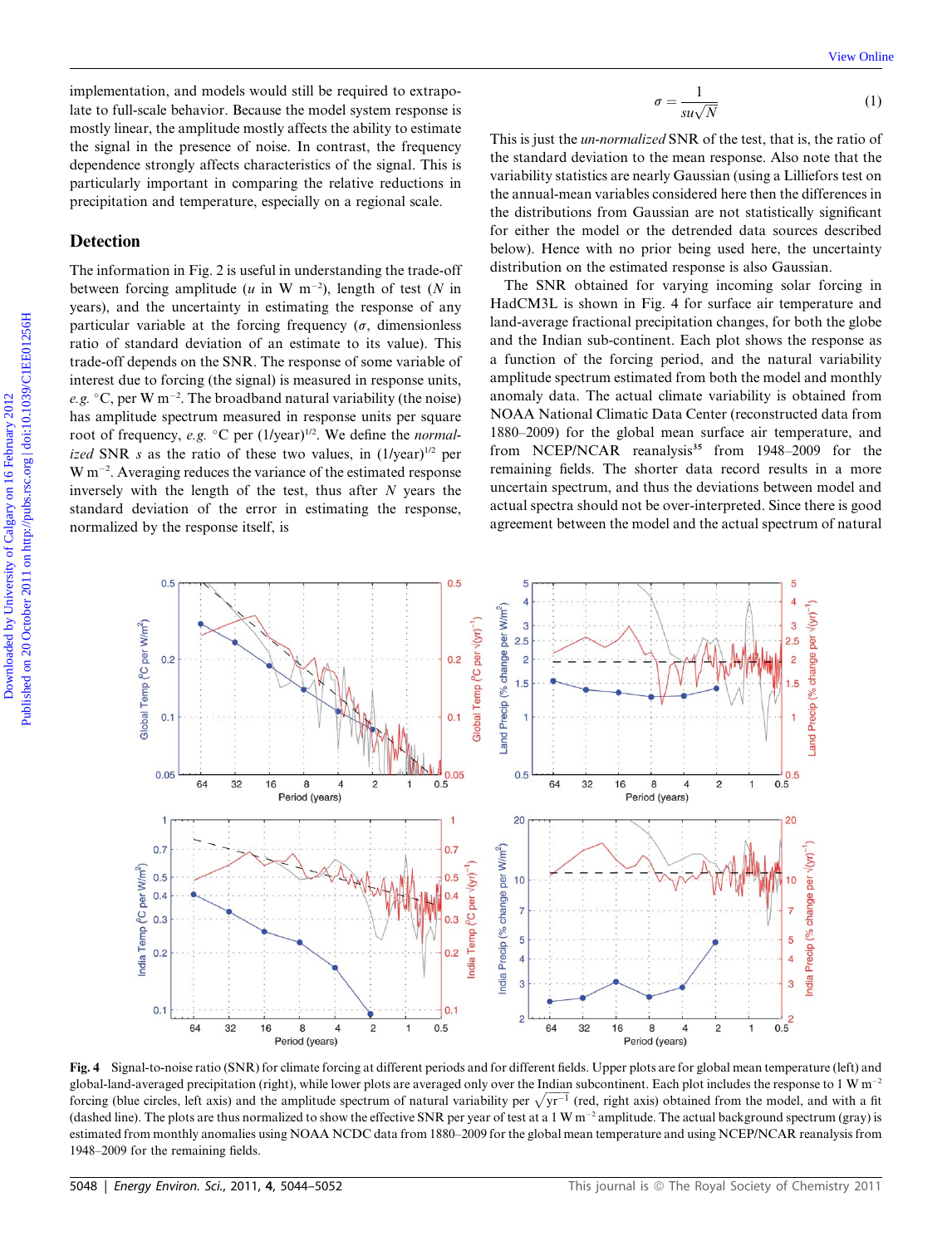climate variability, but the former is better known, we use the model spectrum for SNR calculations; uncertainty in the amplitude of variability would not affect the estimated response to SRM, but would affect the estimated confidence in the response-estimates. The background variability of global mean temperature is known to have a 1/f power spectrum dependence on frequency f; the best fit to this is shown. The precipitation variability is white noise for these time-scales at both the global and regional scale (best fits shown), while the temperature variability over India appears to have a power spectrum dependence of  $f^{-2/3}$ , and this is used in the fit shown. Some variability can be attributed to known factors (e.g., volcanoes, El Niño), and thus our SNR estimates are slightly conservative.

The SNR is not strongly dependent on frequency for any of the fields, although slightly higher for global mean temperature at shorter periods, and the 2-year period case has greater SNR for Indian precipitation due to the larger response. This two-year response is not representative of the long-term response to sustained forcing, and also depends on the phase relative to the seasonal cycle. It would thus be preferable to avoid these very short periods, but otherwise the frequency or frequency content of forcing is not critical (it may also be worth using periods long enough to avoid excitation of or attribution issues associated with El Niño, which has a period ranging from  $2-7$  years). The forcing signal may be chosen with multiple frequencies to understand climate response at different time-scales, but this decision does not have a significant influence on SNR and hence on the required length of a test. The SNR depends on the rootmean-square amplitude of the time-varying forcing, so an on/off/ on/off pattern yields the same SNR as a sinusoidal variation of the same peak magnitude, used in constructing Fig. 4.

We estimate the SNR based on a 4-year forcing period, and normalize by a 1 W  $m^{-2}$  forcing perturbation in absorbed solar radiation and per  $(year)^{1/2}$  of test-time (this approximation is valid only for tests longer than the forcing period). This gives, for this model:

| Global mean surface air temperature:          | $s \approx 0.83$ |
|-----------------------------------------------|------------------|
| Global land-average precipitation change:     | $s \approx 0.66$ |
| Indian sub-continent surface air temperature: | $s \approx 0.33$ |
| Indian sub-continent land precipitation:      | $s \approx 0.27$ |
|                                               |                  |

The global mean temperature SNR is consistent with the estimate in ref. 5. A factor of two in SNR requires either double the forcing amplitude or four times the length of the test to achieve comparable accuracy, so the effect of the reduced SNR at regional scales is quite significant. Using these SNRs, the implications of eqn (1) are illustrated in Fig. 5 for a 1 W  $m^{-2}$  case. At half this amplitude, comparable accuracy requires four times as much time. Note that the climate variability limits the absolute estimation error; using the SNR means that the relative accuracies in Fig. 5 are normalized by the response per W  $m^{-2}$  SRM forcing of this particular model.

Accurate estimates at a local scale would require greater time or larger forcing. The normalized uncertainty  $\sigma(N)$  in (1) can be computed from the SNR at each location; this assumes that the variance of the (Gaussian) natural variability is known, rather than simultaneously estimating this variance during the test. The time required to detect a change with 95% confidence is the time at which  $1/\sigma(N)$  < 1.65 (the 95th percentile of the Gaussian



Fig. 5 Testing time required to achieve a specified accuracy in estimating the response to SRM forcing (standard deviation, normalized by the estimate) for  $1 \text{ W m}^{-2}$  forcing; the required time scales inversely with the square of the forcing amplitude. Temperature (red  $\Box$ ) and land-average precipitation (blue ' $\bigcirc$ '). Fields averaged only over India (dashed) require significantly longer than global averages (solid) to obtain comparable accuracy.

distribution). This will only give an estimate for the detection time, since the variability statistics themselves are likely to also be varying during the test due to climate change. At the grid scale of this model (3.75 $\degree$  by 2.5 $\degree$ ), and using a 1 W m<sup>-2</sup> test, the time required to detect a local-scale temperature change with 95% confidence exceeds 50 years for most of the planet, longer for detecting local-scale precipitation changes (see Fig. 6), and longer still to provide accurate response estimates. This implies that it will be difficult to confidently attribute local changes to any SRM test. This inability to detect such changes locally means both that it is difficult to establish the spatial pattern of change resulting from a small-scale test and that the local temperature and precipitation changes are likely to be undetectably small.

The discussion above relates to estimating the response to SRM forcing of any particular field to some specified accuracy; next we discuss the potential of tests to rule out the possibility of high sensitivity. After  $N$  years of a test with peak amplitude of  $u$ W m<sup>-2</sup> and background noise of *n* response-units per  $(1/\text{year})^{1/2}$ , there is a 90% confidence that the actual response per W  $\mathrm{m}^{-2}$ SRM is less than its measured value plus  $1.28n/(u\sqrt{N})$ .

As noted earlier, effects on temperature and precipitation would need to be extrapolated from the values measured at the period of the test to estimate the response on longer time-scales relevant for full-scale deployment. For precipitation, the response of the HadCM3L model is roughly independent of frequency for forcing slower than a 4-year period. For temperature changes, we use the ratio of the transient climate response (defined earlier) to the response at the forcing period in the HadCM3L model (roughly a factor of 3.5), and this could be done for other models. While this will give an estimate of the transient climate response, uncertain climate feedbacks that change the response at long time-scales will also change the system time-constants,<sup>14,15</sup> and so this ratio of responses can itself depend on the climate sensitivity.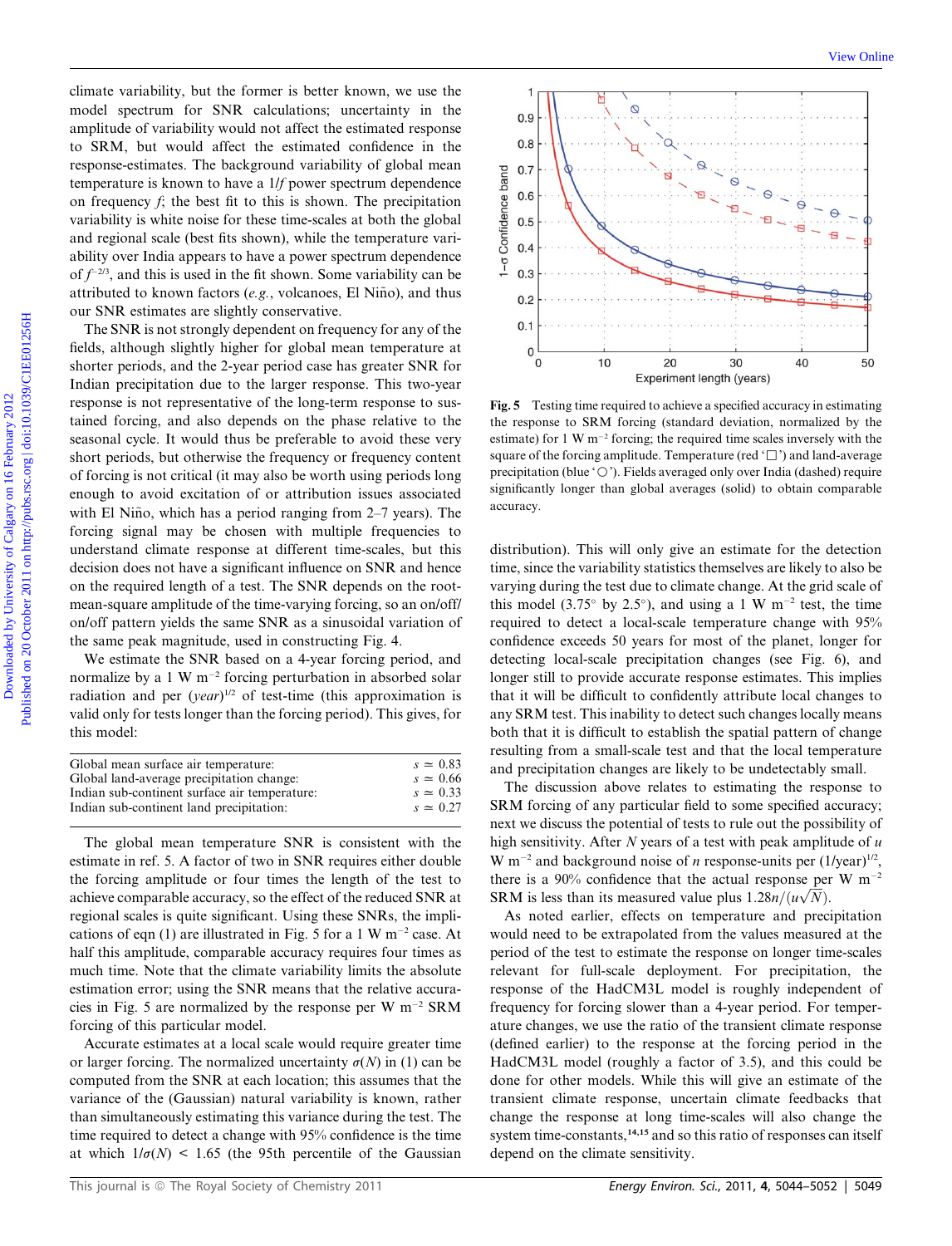

Fig. 6 Time required (years) to detect a change with 95% confidence on a grid-box scale (3.75° by 2.5°) for a test with forcing level of 1 Wm<sup>-2</sup> for temperature (top) and precipitation (bottom). Confidently attributing specific local effects to an SRM test will be challenging.

Fig. 7 shows the combination of forcing and length of test that would be required to constrain the maximum error in estimating the response per W  $m^{-2}$  SRM forcing, for the global mean temperature and the Indian precipitation change. The response is scaled to the longer-time response of this model as described above, and scaled by 3.7 W  $m^{-2}$  to illustrate the error in constraining the transient climate response either due to  $2 \times CO<sub>2</sub>$ (assuming comparable sensitivity for the same radiative forcing) or to the SRM forcing required to fully counteract that.

Relatively short tests would thus significantly constrain our current uncertainty about high climate sensitivity. Current estimates of the climate sensitivity [ref. 30, p. 749] of 2–4.5  $\degree$ C ("likely" range) have a normalized  $1-\sigma$  confidence of roughly 0.4 (*i.e.* 3.2  $\pm$  1.3), although the distribution is not Gaussian; the normalized uncertainty in the transient climate response (''very likely" range  $1-3$  °C) is about 0.3. A 20-year test at 1 W m<sup>-2</sup> would thus improve our knowledge (1- $\sigma$  confidence from Fig. 5 of 0.25), while a single-decade test with even 1/10th the radiative forcing from  $2 \times CO_2$  could still provide a useful constraint on the chance that the transient climate response is above the high end of IPCC estimates. Given that climate impacts and thus climate policy are driven by the possibility that climate sensitivity is at the high-impact low-probability tail of the distribution, such a subscale test might make an important contribution to the assessment of climate risks, which may, in turn, improve our ability to manage those risks.



Fig. 7 Required test time and forcing amplitude to achieve a 90% confidence that the actual climate response to a 3.7 W  $m^{-2}$  radiative forcing perturbation does not exceed the measured response by more than a given bound for global mean temperature (top) and regional Indian precipitation (bottom). The 4-year period response is extrapolated to the predicted error in transient climate response for this model.

Finally, all of the estimates here are upper bounds on the required time in the sense that they are based purely on signal detection and do not take into account either any priors nor any understanding of physics. Fingerprint analysis has been quite successful in global warming attribution.<sup>30</sup> Similarly, multiple fields could be considered in order to test between different hypotheses predicted by different models regarding the impact of SRM on some particular response such as the Indian monsoon. Detection at the global scale could also be improved by taking advantage of the optimal spatial pattern for discriminating the signal, as in analysis of the response to the solar cycle.<sup>36</sup> Note that while this would improve detection time, it results in an estimate of the response of a particular spatial pattern, not the global mean.

#### Summary

Simulations with the HadCM3L GCM illustrate trade-offs associated with small-amplitude SRM testing that might precede any possible future deployment. The relative accuracies quoted herein depend on the sensitivity of the model used, and will therefore vary for different models, while the absolute accuracy is a function of only the background variability and not the model.

Time-dependent forcing can yield more information, however, the climate responds differently at different time-scales, and in particular, there can be a much larger precipitation response for short-period forcing than for gradual changes. In this model, the change in Indian precipitation for a given change in global mean temperature can be a factor of 7 higher for a two-year forcing period than it is for long time-scale changes (here we use the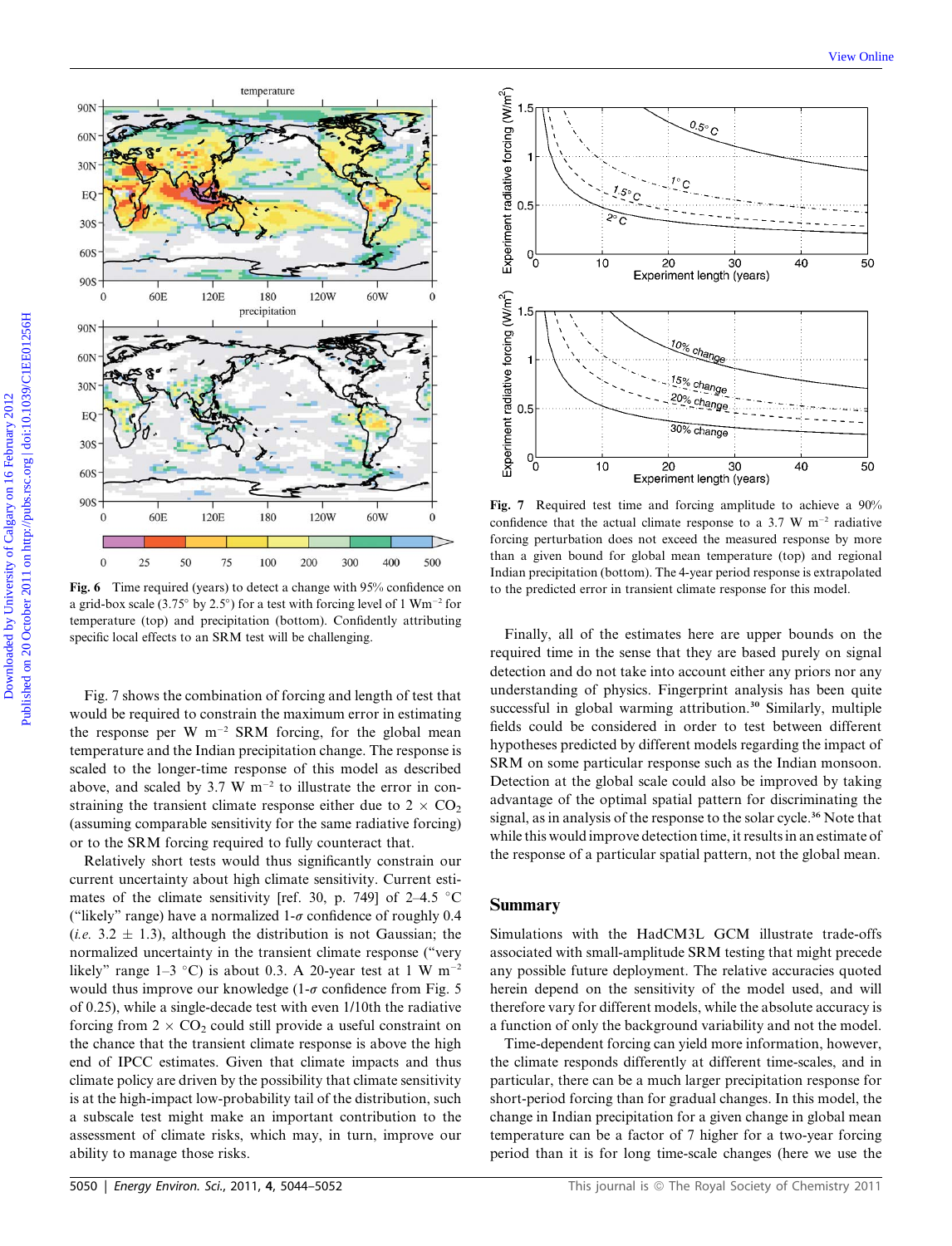transient climate response, defined as the response due to a steady increase in radiative forcing equivalent to  $2 \times CO<sub>2</sub>$  at 70 years). It would be valuable to understand these relative frequency response characteristics in different models. The timescale of forcing is also important in using volcanic events to understand SRM; volcanoes are not direct analogues for understanding expected precipitation changes, although the ability to successfully reproduce the consequences of volcanic aerosols would increase confidence in predictions for a sustained aerosol layer. A related issue with short-duration tests is that they will yield estimates of the response to short-period forcing, which need to be extrapolated to estimate the response on longer time-scales. While some use of models is thus still required, the information gained would nonetheless reduce SRM risks and help validate models.

The trade-off between forcing amplitude, length of test, and confidence in estimating climate response can be estimated from our simulations and the spectrum of natural climate variability (which is quite similar to the model variability at the spatial scales considered here). A 1 W  $m^{-2}$  test would require about 20 years to estimate the global mean temperature response to SRM to  $\sim$ 25% accuracy, but  $\sim$ 50 years to estimate the precipitation response over India to 50% accuracy. However, high accuracy is not required to constrain the probability of outliers. E.g., if the transient climate response to SRM is  $x^{\circ}$ C, then a single decade with  $0.4 \text{ W m}^{-2}$  periodic forcing is sufficient to constrain the upper bound on the error in estimating the transient climate response to be less than  $x + 1.5$  °C with 90% confidence. Any test will only probe Earth system feedbacks that respond detectably on the time scales of the test, and thus these estimates do not include the uncertainty in extrapolating from short time-scale response to long. Nonetheless, an initial test (or sub-scale deployment phase) could provide important tests of the climate's response to geoengineering within a decade, although accurate estimates could require several decades or longer. Testing cannot eliminate uncertainty about the risks posed by geoengineering, but testing by modulation could improve understanding of risks of geoengineering and might also constrain our estimate of the climates sensitivity to CO<sub>2</sub>. Example of the state of the state of the state of California Control of California Control of California Control of California Control of California Control of California Control of California Control of California Contro

### Acknowledgements

NCEP Reanalysis data provided by the NOAA/OAR/ESRL PSD, Boulder, Colorado, USA, from their Web site at http:// www.esrl.noaa.gov/psd/.

#### References

- 1 S. H. Schneider, Geoengineering: Could or Should we do it?, Clim. Change, 1996, 33, 291–302.
- 2 D. Keith, Geoengineering the Climate: History and Prospect, Annu. Rev. Energy Environ., 2000, 25, 245–284.
- 3 J. I. Katz, Stratospheric albedo modification, Energy Environ. Sci., 2010, 3, 1634–1644.
- 4 J. Latham, P. Rasch, C.-C. J. Chen, L. Kettles, A. Gadian, A. Gettelman, H. Morrison, K. Bower and T. Choularton, Global temperature stabilization via controlled albedo enhancement of lowlevel maritime clouds, Phil. Trans. R. Soc. A, 2008, 366(No. 1882), 3969–3987.
- 5 J. J. Blackstock, D. S. Battisti, K. Caldeira, D. M. Eardley, J. I. Katz, D. W. Keith, A. A. N. Patrinos, D. P. Schrag, R. H. Socolow, and S. E. Koonin, Climate Engineering Responses to Climate

Emergencies, Novim, 2009. Archived online at: http://arxiv.org/pdf/ 0907.5140.

- 6 K. Caldeira and D. W. Keith, The need for Climate Engineering Research, Issues Sci. Technol., 2010, 57–62.
- 7 D. W. Keith, E. Parson and M. Granger Morgan, Research on global sun block needed now, Nature, 2010, 463, 426–427.
- 8 J. J. Blackstock and J. C. S. Long, The Politics of Geoengineering, Science, 2010, 327, 527.
- 9 A. Robock, M. Bunzl, B. Kravitz and G. L. Stenchikov, A test for Geoengineering?, Science, 2010, 327, 530–531.
- 10 P. M. de F. Forster, M. Blackburn, R. Glover and K. P. Shine, An examination of climate sensitivity for idealised climate change experiments in an intermediate general circulation model, Clim. Dyn., 2000, 16, 833–849.
- 11 G. J. Boer and B. Yu, Climate sensitivity and response, Clim. Dyn., 2003, 20, 415–429.
- 12 P. Heckendorn, D. Weisenstein, S. Fueglistaler, B. P. Luo, E. Rozanov, M. Schraner, L. W. Thomason and T. Peter, The impact of geoengineering aerosols on stratospheric temperature and ozone, Environ. Res. Lett., 2009, 4, 045108.
- 13 J. R. Pierce, D. K. Weisenstein, P. Heckendorn, T. Peter and D. W. Keith, Efficient formation of stratospheric aerosol for climate engineering by emission of condensible vapor from aircraft, Geophys. Res. Lett., 2010, 37, L18805.
- 14 J. Hansen, G. Russel, A. Lacis, I. Fung and D. Rind, Climate response times: Dependence on climate sensitivity and ocean mixing, Science, 1985, 229, 857–859.
- 15 G. Roe, Feedbacks, Timescales, and Seeing Red, Annu. Rev. Earth Planet. Sci., 2009, 37, 93–115.
- 16 I. M. Held, M. Winton, K. Takahashi, T. Delworth, F. Zeng and G. V. Vallis, Probing the fast and slow components of global warming by returning abruptly to preindustrial forcing, J. Clim., 2010, 23, 2418–2427.
- 17 S. Bony, et al., How well do we understand and evaluate climate change feedback processes?, J. Clim., 2006, 19, 3445–3482.
- 18 K. Zickfeld, M. G. Morgan, D. J. Frame and D. W. Keith, Expert judgments about transient climate response to alternative future trajectories of radiative forcing, Proc. Natl. Acad. Sci. U. S. A., 2010, 107, 12451–12456.
- 19 B. Dong, J. M. Gregory and R. T. Sutton, Understanding land-sea warming contrast in response to increased greenhouse gases. Part I: Transient adjustment, J. Clim., 2009, 22, 3079–3097.
- 20 J. M. Wallace, and P. V. Hobbs, Atmospheric Science: An Introductory Survey, Academic Press, 1977.
- 21 K. E. Trenberth and A. Dai, Effects of Mount Pinatubo volcanic eruption on the hydrological cycle as an analog of geoengineering, Geophys. Res. Lett., 2007, 34, L15702.
- 22 B. Govindasamy and K. Caldeira, Geoengineering Earth's radiation balance to mitigate CO2-induced climate change, Geophys. Res. Lett., 2000, 27, 2141–2144.
- 23 D. J. Lunt, A. Ridgwell, P. J. Valdes and A. Seale, ''Sunshade World'': A fully coupled GCM evaluation of the climatic impacts of geoengineering, Geophys. Res. Lett., 2008, 35, L12710.
- 24 G. Bala, P. B. Duffy and K. E. Taylor, Impact of geoengineering schemes on the global hydrological cycle, Proc. Natl. Acad. Sci. U. S. A., 2008, 105, 7664–7669.
- 25 A. Jones, J. Haywood, O. Boucher, B. Kravitz and A. Robock, Geoengineering by stratospheric  $SO_2$  injection: results from the Met Office HadGEM2 climate model and comparison with the Goddard Institute for Space Studies ModelE, Atmos. Chem. Phys., 2010, 10, 5999–6006.
- 26 A. Robock, L. Oman and G. Stenchikov, Regional climate responses to geoengineering with tropical and Arctic  $SO_2$  injections, J. Geophys. Res., 2008, 113, D16101.
- 27 K. L. Ricke, M. Granger Morgan and M. R. Allen, Regional climate response to solar-radiation management, Nat. Geosci., 2010, 3, 537– 541.
- 28 C. Jones, A fast ocean GCM without flux adjustments, J. Atmos. Oceanic Technol., 2003, 20, 1857–1868.
- 29 P. M. Cox, R. A. Betts, C. D. Jones, S. A. Spall and I. J. Totterdell, Acceleration of global warming due to carbon-cycle feedbacks in a coupled climate model, Nature, 2000, 408, 184–187.
- 30 IPCC, Climate Change 2007: The Physical Science Basis. Contribution of Working Group I to the Fourth Assessment Report of the Intergovernmental Panel on Climate Change, 2007.